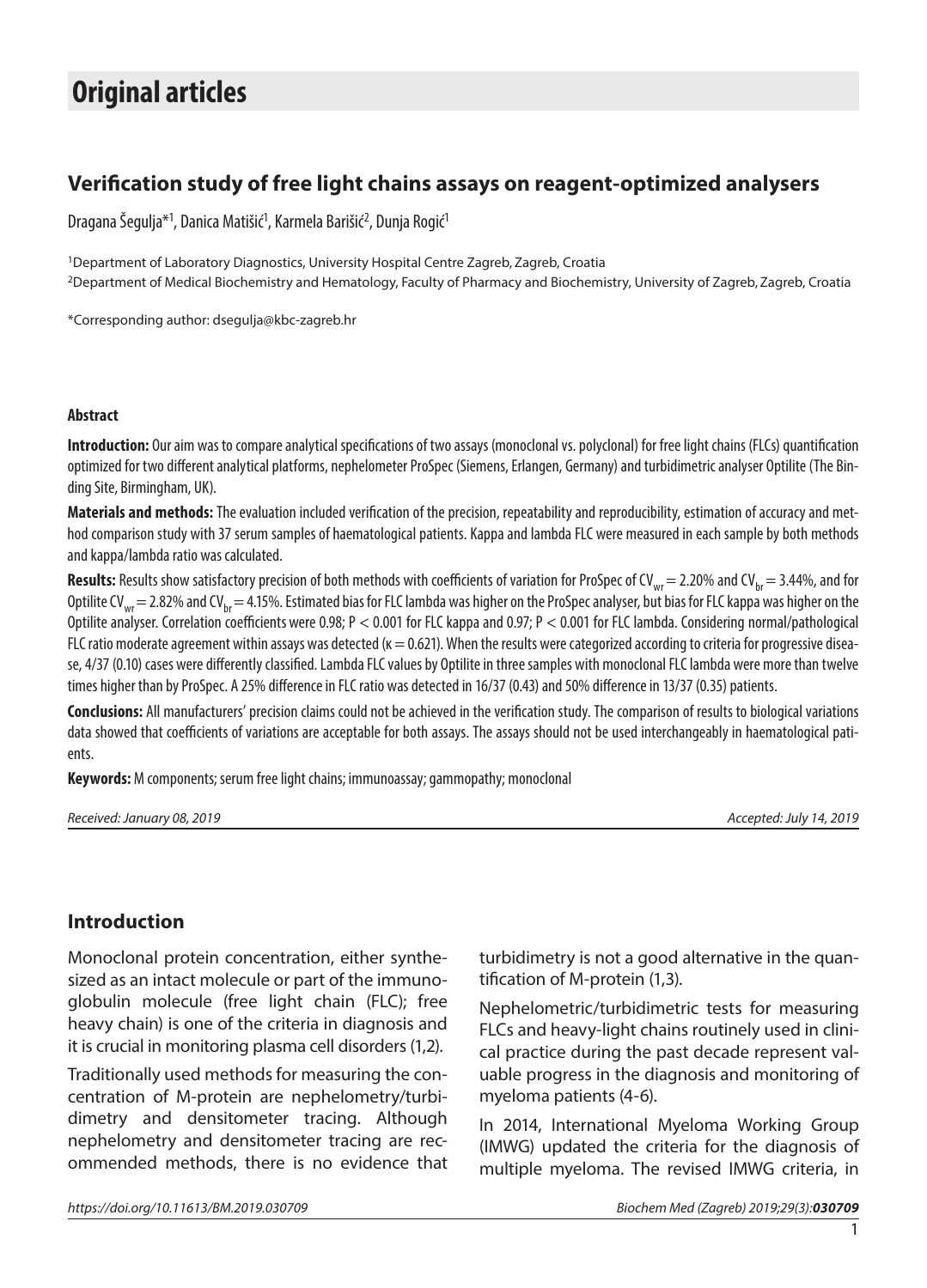addition to the classic CRAB criteria (*i.e.* C - hypercalcaemia: serum calcium > 0.25 mmol/L higher than the upper limit of normal or  $> 2.75$  mmol/L; R - renal insufficiency: creatinine clearance < 40 mL/ min or serum creatinine  $> 177$   $\mu$ mol/L; A - anaemia: haemoglobin value of  $> 20$  g/L below the lower limit of normal, or a haemoglobin value < 100 g/L; B - bone lesions: one or more osteolytic lesions on skeletal radiography, computed tomography (CT) or positron emission tomography-computed tomography (PET-CT), included the newly defined SLiM criteria (*i.e.* S - ≥ 60% clonal bone marrow plasma cells; Li - serum FLC ratio involved/ uninvolved ≥ 100; M - > 1 focal lesion (≥ 5 mm each) detected by MRI studies) (7). Also, quantification of FLCs is included in international uniform therapeutic response criteria in patients without measurable serum or urine M-protein (6).

Free light chains antibodies in reagents should react only with exposed FLC epitopes which are hidden when the light chain is bound to the heavy chain. In addition to tests included in this evaluation with polyclonal sheep and monoclonal antibodies at least four different tests, monoclonal or polyclonal origin are available (8). The first relevant FLCs studies were made with a polyclonal sheep test that is no longer the only one available on the market (6,9).

Although the monoclonal reagent is applicable solely on nephelometric analytical platforms, the polyclonal reagent is applicable as an open channel test on various turbidimetric analysers with no exactly defined antigen excess parameters for FLC test and with the need for additional manual dilutions (5).

Taking into account the three most important sources of variability and differences in the results of immunoassays (*i.e.* prozone effect, cross reactivity and matrix influence) we prepared the verification protocol on Optilite (The Binding Site, Birmingham, UK) and ProSpec (Siemens, Erlangen, Germany) analysers for FLC assays (10). Optilite is a new generation special protein analyser optimized for The Binding Site (TBS) reagents with reaction kinetic method for identifying antigen excess. ProSpec uses a built-in prereaction protocol to en-

 $\overline{2}$ 

sure detection of antigen excess (11). These analytical systems have different ways of detecting the resulting immune complex; Optilite by measuring turbidity and ProSpec by measuring the amount of scattered light. Also, the difference in the reagent composition of these two manufacturers is significant. The Optilite reagent is of polyclonal origin while the Siemens reagent contains monoclonal antibodies.

In tertiary care hospital with preselected haematological patients is of great interest to use the evaluated test and to detect possible discordance of results using different FLC tests. The aim is to present the verification results of two assays for FLCs quantification optimized for two analytical platforms.

## **Materials and methods**

### **Materials**

Analysers Optilite (The Binding Site, Birmingham, United Kingdom) and ProSpec (Siemens, Erlangen, Germany) were included in the verification protocol for measuring FLCs. Tests are performed according to the manufacturer`s instructions and with automated dilutions. The same reagent lot was used during evaluation. Concentration ranges of the used control materials optimized for each reagent were for Level 1 10-30 mg/L and for Level 2 30-60 mg/L. Method comparison study, approved by the hospital ethical committee, included 37 serum samples from outpatients managed at the Department of Hematology during the evaluation week. Kappa and lambda FLC were measured in each sample by both methods and FLC kappa/lambda ratio was calculated.

### **Methods**

The evaluation included precision verification through testing repeatability and reproducibility, estimation of accuracy and comparison of results obtained by the applied methods. Precision was investigated analysing control materials in two concentrations, in triplicates during five days following the Clinical and Laboratory Standard Institute (CLSI) guideline EP-15 A2 (12). Repeatability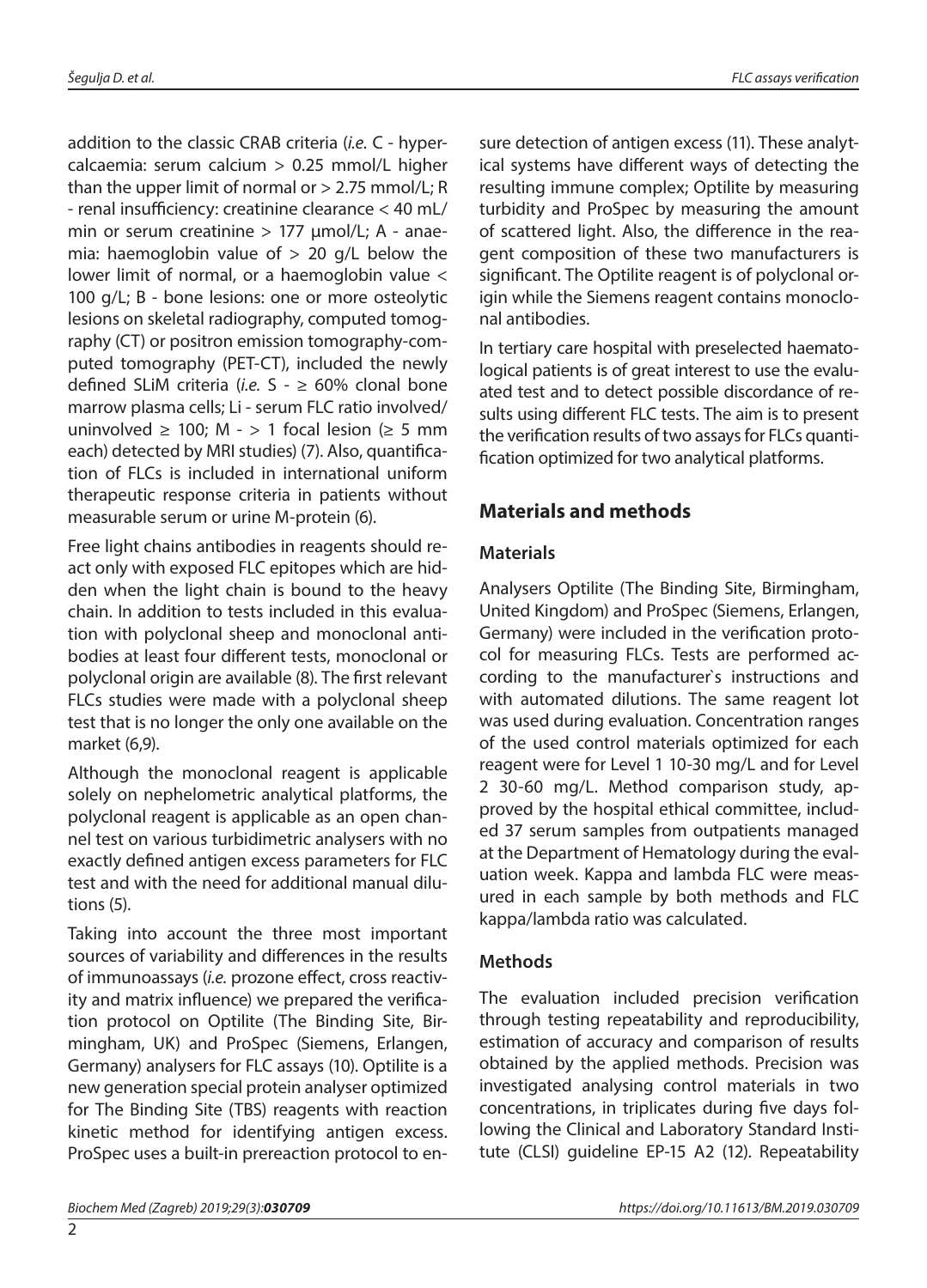was calculated as  $CV_{wr}(%)$  using daily standard deviation  $(S_d)$  in three replicates, and average standard deviation (S<sub>r</sub>) in five runs. Reproducibility was calculated as  $CV<sub>br</sub>(%)$  by dividing standard deviation  $(\mathsf{S}_\mathsf{b})$  calculated from daily means, with an average of all results (grand mean) (13). Results of precision experiment were compared to with-in run and between run coefficients of variation obtained during manufacturer method validation and with quality goals derived from biological variation data. Optimum, desirable and minimum specifications for imprecision were calculated as follows:  $I_{\text{optimum}} = 0.25 \times CV_{\text{within-subject}}$ ;  $I_{\text{desirable}} =$  $0.50 \times \text{CV}_{within-subject}$ ;  $I_{minimum} = 0.75 \times \text{CV}_{within-subject}$ ; Due to the lack of certified reference material (CRM), accuracy was estimated using results from the precision experiment procedure relative to the assigned (target) values of the control materials used in the experiment. Optimum, desirable and minimum specifications for bias were calculated as follows:  $B_{\text{optimum}} = 0.125x$  (CV<sub>within-subject</sub>  $2 + CV_{\text{be}}$ tween-subject<sup>2</sup>)<sup>1/2</sup>,  $B_{\text{desirable}} = 0.25 \times (CV_{\text{within-subject}}^2 +$  $CV_{between-subject}$  <sup>2</sup>)<sup>1/2</sup>, B<sub>minimum</sub> = 0.375 x (CV<sub>within-sub-</sub>  $\text{ject}^2 + \text{CV}_{\text{between-subject}}^2$ <sup>2</sup>)<sup>1/2</sup>.

Reference ranges indicated by each company were used for categorization of results (TBS: FLC kappa 3.30-19.40 mg/L, FLC lambda 5.71-26.30 mg/L, FLC ratio 0.26-1.65; Siemens: FLC kappa 6.70-22.4 mg/L, FLC lambda 8.30-27.00 mg/L, FLC ratio 0.31-1.56).

Results are categorized also according to criteria for progressive disease where FLC kappa or FLC lambda > 100 mg/L and 0.01 > FLC kappa/lambda ratio > 100 and to 25% and 50% difference in FLC ratio (14).

In order to clarify the discordance in FLC lambda results in three patient samples, serum protein electrophoresis by Capillarys 2 (Sebia, Lyses, France) was performed. Immunofixation electrophoresis using the Hydrasys system (Sebia, Lyses, France) was performed as a confirmation method for M-protein detection (1). Immunofixation is done by free kappa (ĸf), free lambda (λf), gamma (γ), kappa (ĸ) and lambda (λ) antisera. Also, in a sample with detected monoclonal immunoglobulin G (IgG), total IgG is measured on Cobas 6000cee (Roche Diagnostics, Rotkreuz, Switzerland).

#### **Statistical analysis**

All data sets have been tested for normality using the Kolmogorov-Smirnov test. Correlations are described by Spearman`s rank correlation coefficients and method comparison were done by Passing-Bablok regression. The level of agreement was evaluated by the weighted Kappa coefficient. The values  $P \le 0.05$  were considered statistically significant. Statistical analysis was done by Med-Calc statistical software version 17.2 (Ostend, Belgium).

#### **Results**

In precision experiment, maximum coefficients of variation (CV) were of CV<sub>wr</sub> = 2,20% and CV<sub>br</sub> = 3.44% for ProSpec and CV<sub>wr</sub> = 2.82% and CV<sub>br</sub> = 4.15% for Optilite. Although the Siemens company has declared lower CVs for the used control materials (FLC kappa  $CV<sub>wr</sub> = 1.8%$  and  $CV<sub>br</sub> = 2.2%; FLC$ lambda CV<sub>wr</sub> = 1.9% and CV<sub>br</sub> = 3.1%) during method validation, we did not manage to repeat such precision in routine verification. For FLC lambda  $CV<sub>wr</sub>$  and for FLC kappa  $CV<sub>br</sub>$  determined on Optilite with control material Level 2 were higher than achieved during manufacturer's validation based on document CLSI EP5-A2: FLC kappa  $CV<sub>wr</sub> = 3.3%$ and CV<sub>br</sub> = 3.0%; FLC lambda CV<sub>wr</sub> = 2.0% and CV<sub>br</sub> = 2.6%. Comparing results to biological variation data, imprecisions for FLC lambda were within the minimum goal of 3.6%, but a minimum goal for FLC kappa of 3.6% is too strict criteria for Optilite analyser at control Level 2 (Table 1) (15).

Estimated bias for FLC lambda was higher for ProSpec (Level  $1 = 8.3\%$ ; Level  $2 = 7.3\%$ ) than for Optilite system (Level  $1 = 2.6\%$ ; Level  $2 = 6.5\%$ ). ProSpec FLC kappa assay showed a bias of only 0.3% at Level 1 and 1.4% at Level 2 while bias on Optilite was 5.1% and 7.3%, respectively. Except for bias for FLC kappa on ProSpec, results were not within a minimum analytical goal for bias regarding biological variation data (FLC kappa B<sub>optimum</sub> 2.0%,  $B_{\text{desirable}}$  4.0%,  $B_{\text{minimum}}$  6.0%; FLC lambda  $B_{\text{optimum}}$  2.2%,  $B_{\text{desirable}}$  4.5%,  $B_{\text{minimum}}$  6.0% (15).

Calculated Spearman`s rank correlation coefficients,  $r_s$  were 0.98; P < 0.001 for FLC kappa and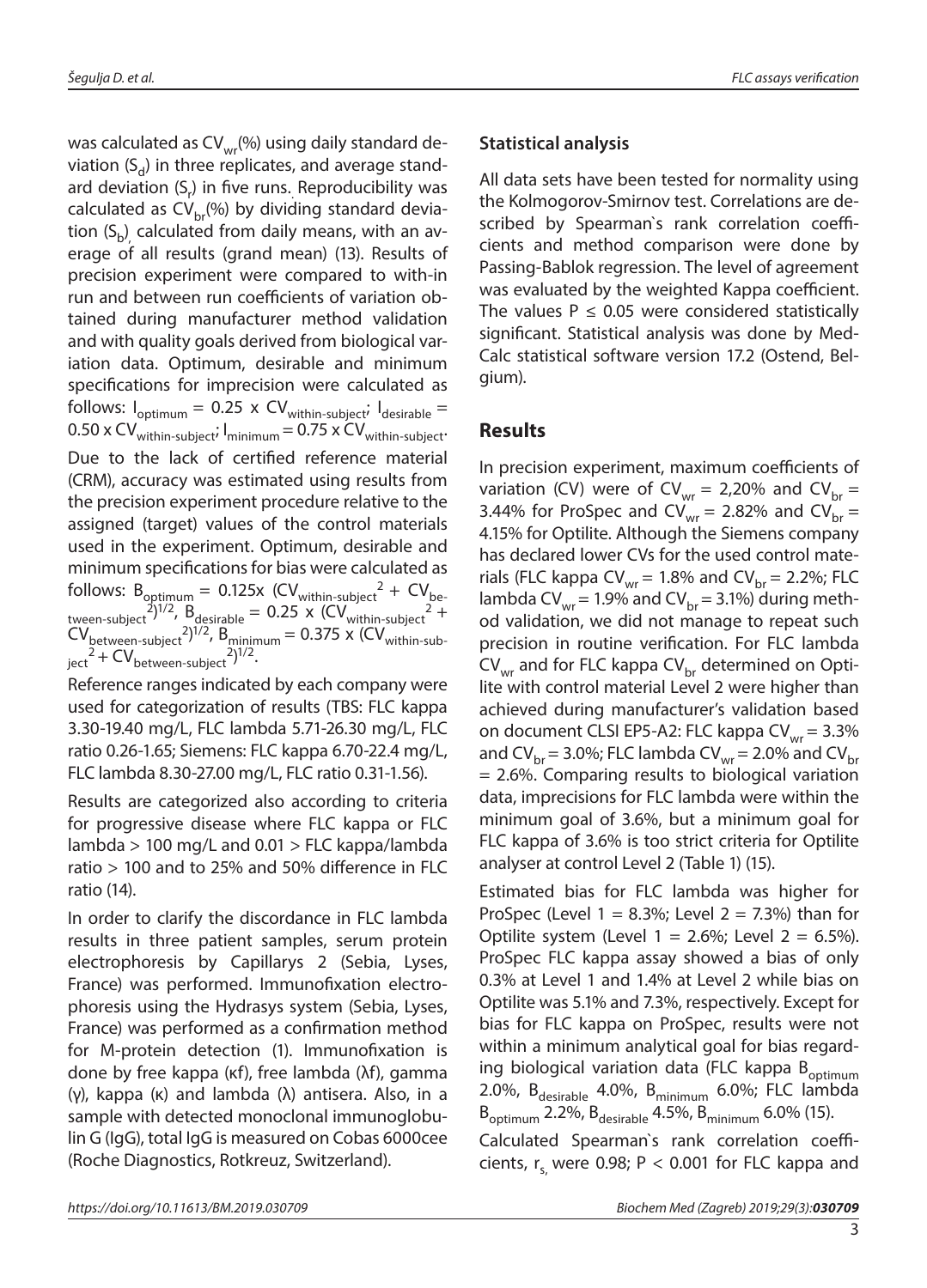| <b>Analyser</b> | Level 1 | Level 2                                          | <b>Declared CVs</b> | Goals for imprecision (CV%) |                  |                |
|-----------------|---------|--------------------------------------------------|---------------------|-----------------------------|------------------|----------------|
|                 |         | Repeatability, FLC kappa (CV <sub>wr</sub> %)    |                     | Optimum                     | <b>Desirable</b> | <b>Minimum</b> |
| ProSpec         | 1.93    | 2.02                                             | 1.8                 |                             |                  |                |
| Optilite        | 2.78    | 1.40                                             | 3.3                 |                             |                  |                |
|                 |         | Reproducibility, FLC kappa (CV <sub>br</sub> %)  |                     |                             |                  |                |
| ProSpec         | 2.15    | 2.61                                             | 2.2                 |                             |                  |                |
| Optilite        | 2.31    | 4.15                                             | 3.0                 |                             |                  |                |
|                 |         | Repeatability, FLC lambda (CV <sub>wr</sub> %)   |                     | 1.2                         | 2.4              | 3.6            |
| ProSpec         | 1.24    | 2.20                                             | 1.9                 |                             |                  |                |
| Optilite        | 1.15    | 2.82                                             | 2.0                 |                             |                  |                |
|                 |         | Reproducibility, FLC lambda (CV <sub>br</sub> %) |                     |                             |                  |                |
| ProSpec         | 3.44    | 3.23                                             | 3.1                 |                             |                  |                |
| Optilite        | 1.47    | 1.64                                             | 2.6                 |                             |                  |                |

**Table 1.** Repeatability and reproducibility of FLC kappa and FLC lambda by both analytical systems

CV – coefficient of variation. CV<sub>wr</sub> – repeability. CV<sub>br</sub> – reproducibility. FLC – free light chain.

0.97; P < 0.001 for FLC lambda. The regression analysis included wide concentration range (Figure 1, Table 2) and pointed to the existence of constant and proportional error in assays for FLC kappa and proportional error in FLC lambda assays: y  $=$  - 3.47 (- 6.96 to - 1.46) + 1.21 (1.12 to 1.40) x with P  $= 0.740$ ; FLC lambda, y = - 0.77 (- 4.76 to 0.63) + 0.76  $(0.66 \text{ to } 0.96)$  x, with P = 0.460 (Figures 2 and 3).

If results were categorized by FLC kappa/lambda ratio, 5/37 (0.14) patients would be differently categorized considering normal or pathological ratio using these two assays. This moderate agreement of weighted Kappa 0.62 is statistically significant, P = 0.005. Furthermore, when the results are categorized according to criteria for progressive disease (FLC kappa or FLC lambda  $> 100$  mg/L; 0.01  $>$  kap-



**Figure 1.** Distribution of kappa (A) and lambda (B) free light chaines (FLC) results in serum samples (N = 37) by two assays on ProSpec and Optilite analysers.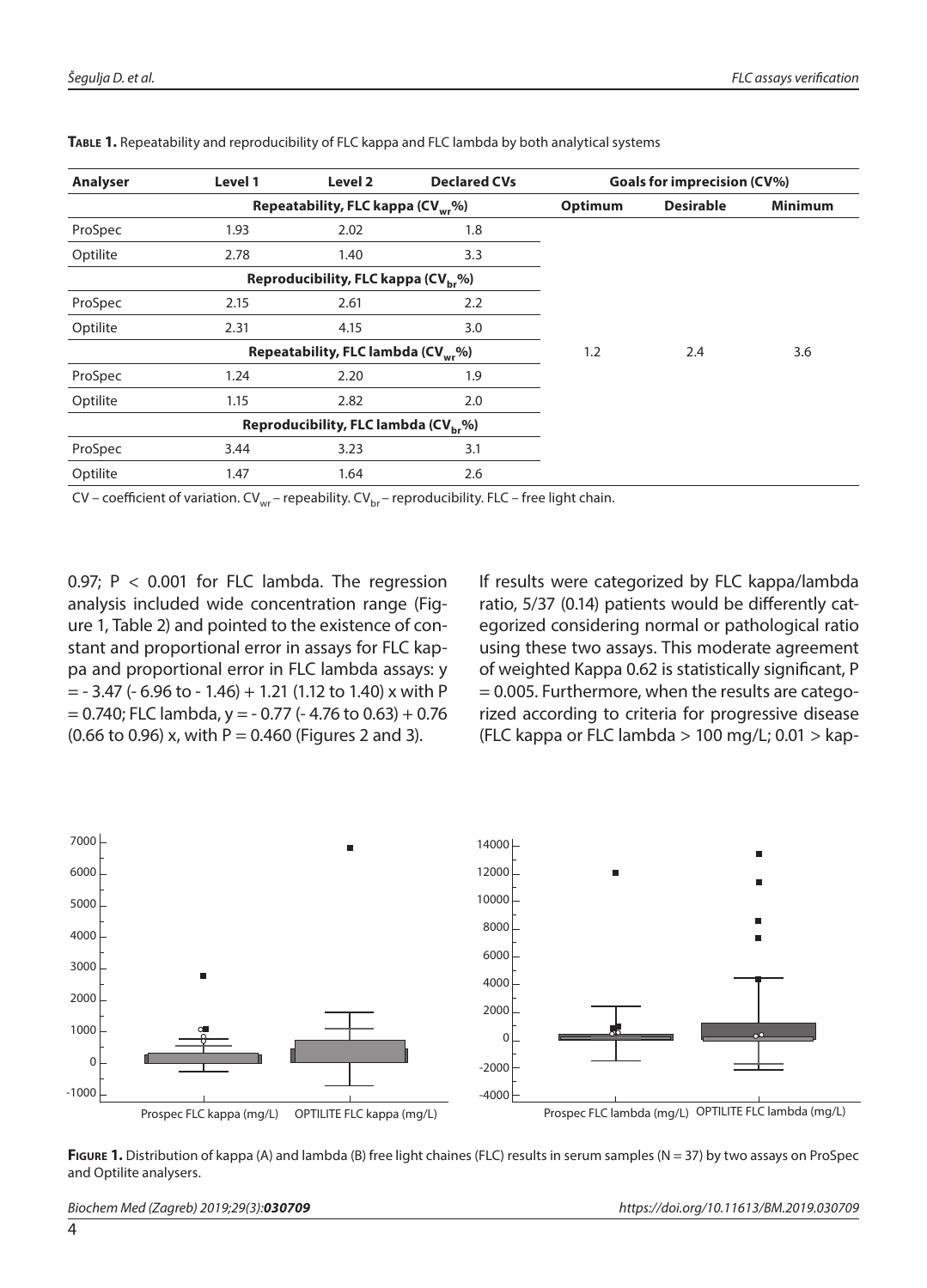**Table 2.** Concentrations of FLC kappa and FLC lambda with FLC ratios

| Range         | <b>Median</b> | <b>IQR</b>   |
|---------------|---------------|--------------|
| 6.15-2770.00  | 24.05         | 16.80-279.50 |
| 5.58-6800.14  | 24.48         | 15.35-721.29 |
|               |               |              |
| 1.11-12100.40 | 30.80         | 13.87-166.25 |
| 1.37-13380.22 | 21.49         | 7.93-108.71  |
|               |               |              |
| 0.002-432.432 | 1.243         | 0.533-3.244  |
| 0.001-654.029 | 1.479         | 0.704-4.596  |
|               |               |              |

FLC – free light chain. IQR – interquartile range.



**Figure 2.** Method comparison results with 95% confidence interval (N = 37) of FLC kappa assays on ProSpec and Optilite analysers. The regression equation indicates the existence of constant and proportional error ( $P = 0.740$ ). FLC - free light chain.



**FIGURE 3.** Method comparison results with 95% confidence interval ( $N = 37$ ) of FLC lambda assays on ProSpec and Optilite analysers. The regression equation indicates the existence of proportional error ( $P = 0.460$ ). Patients 1-3 are samples with FLC lambda values more than twelve times higher by Optilite than by ProSpec analyzer. FLC - free light chain.

pa/lambda ratio  $> 100$ ) in 2/37 (0.05) cases progressive disease would not be recognized (weighted Kappa 0.72,  $P = 0.003$ ) when using one of the applied analysers (Figure 4).

The difference in FLC kappa/lambda ratios between evaluated assays was greater than 25% in 16/37 (0.43) patients and even equal to or greater than 50% in 13/37 (0.35) patients.

The method comparison graph has revealed three samples with a difference in FLC lambda results greater than twelve times (Figure 3). In these samples, the FLC lambda obtained on ProSpec was < 1000 mg/L and on Optilite > 7000 mg/L; the monoclonal synthesis of FLC lambda was confirmed by immunofixation electrophoresis (Table 3).

Patients 1 and 2 were multiple myeloma patients who at the time of sampling were on therapy regimen. Four years ago, Patient 1 was monitored by nephrologist due to progressive renal disease but until sampling time he is without the need for per-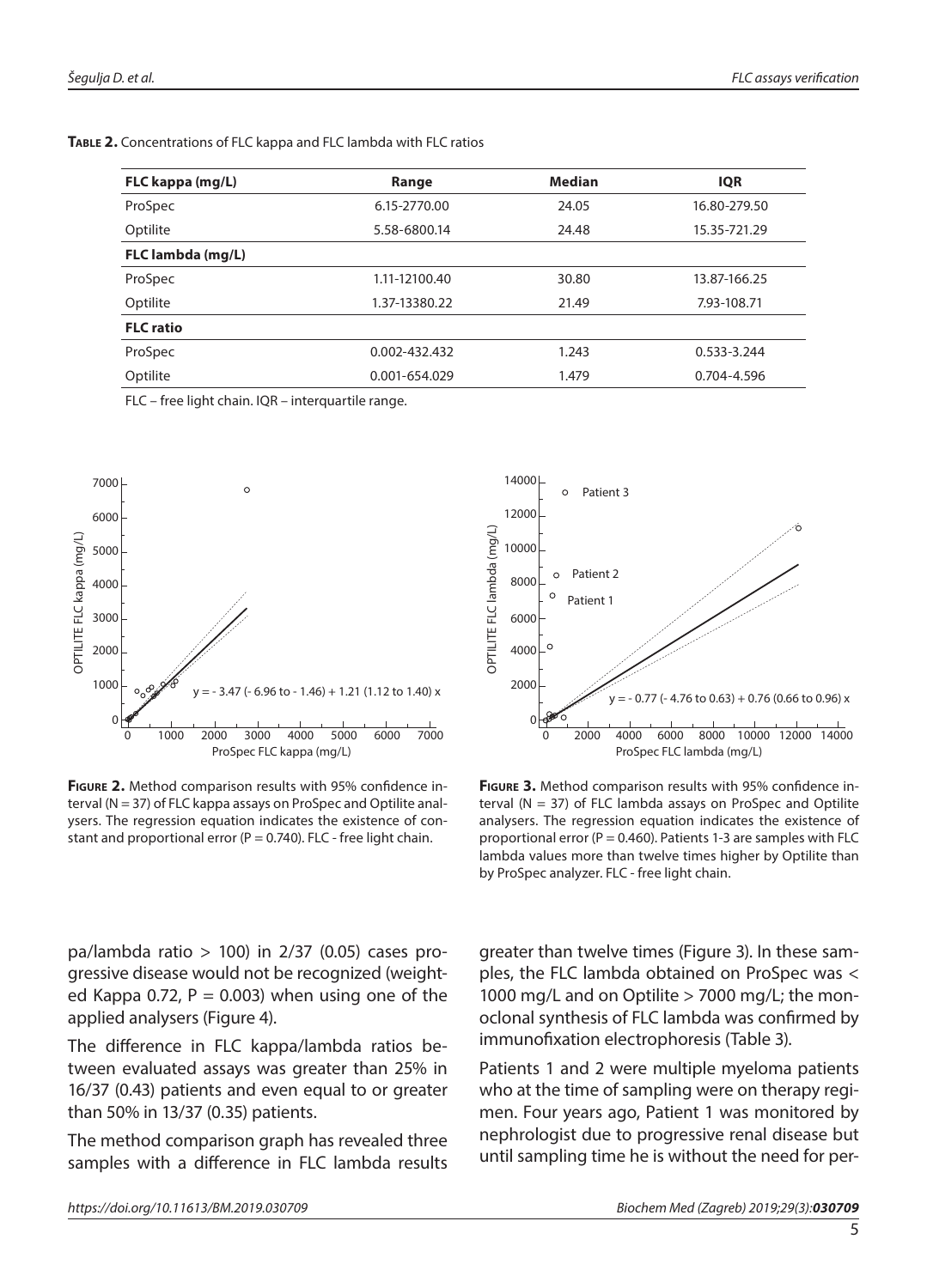| <b>Criteria for</b><br>progressive<br>disease |           | <b>Optilite</b> |   |    |  |
|-----------------------------------------------|-----------|-----------------|---|----|--|
|                                               |           | <b>NM</b>       | M |    |  |
|                                               | <b>NM</b> | 30              | 2 | 32 |  |
| ProSpec                                       | M         |                 | 3 |    |  |
|                                               | Total     | 32              |   | 37 |  |

| <b>FLC</b> ratio |       | <b>Optilite</b> |    |          |  |
|------------------|-------|-----------------|----|----------|--|
|                  |       | Ν               | D  |          |  |
| ProSpec          | Ν     | 8               | 2  | 10       |  |
|                  | P     | 3               | 24 | 27       |  |
|                  | Total | 11              | 26 | $N = 37$ |  |

**Figure 4.** Concordance analysis according to criteria for progressive disease (FLC kappa or FLC lambda > 100 mg/L; 0.01 > kappa/ lambda ratio > 100) and to FLC ratio. Reference ranges for FLC ratio were defined by the manufacturer. FLC – free light chains. M - meets criteria. NM - does not meet the criteria. N - within reference range. P - outside reference range. The grey area indicates the number of samples that gave concordant results.

manent haemodialysis. At the time of sampling, he was on VMP therapy (bortezomib, melphalan, prednisone). Patient 2 was in relapse and on therapy by CyBorDex (cyclophosphamide, bortezomib and dexamethasone) protocol. Patient 3 arrived from a general hospital for the planned autologous transplantation of peripheral blood stem cells within the treatment of multiple myeloma IgG kappa. Last results in general hospital laboratory with monoclonal reagent were: FLC kappa 2310.0 mg/L, FLC lambda 19.2 mg/L, FLC ratio 0.01.

## **Discussion**

Our results indicate satisfactory precision between assays of the monoclonal *vs.* polyclonal origin and are comparable to recently published results authors White-Al Habeed NMA *et al.* (16). Regression analysis indicates the existence of proportional error in results. The difference observed in FLC lambda results in three multiple myeloma patients should not be overlooked. Similar discrepancies

|                                         | <b>Patient 1</b>                             | <b>Patient 2</b>                             | <b>Patient 3</b>                                                                   |  |
|-----------------------------------------|----------------------------------------------|----------------------------------------------|------------------------------------------------------------------------------------|--|
| FLC kappa (mg/L)<br>(ProSpec/Optilite)  | 31.9/55.3                                    | 5.7/14.8                                     | 22.0/24.2                                                                          |  |
| FLC lambda (mg/L)<br>(ProSpec/Optilite) | 302.0/7313.1                                 | 541.0/8522.0                                 | 959.0/13380.2                                                                      |  |
| <b>FLC</b> ratio<br>(ProSpec/Optilite)  | 0.11/< 0.01                                  | 0.01/< 0.01                                  | 0.02 / < 0.01                                                                      |  |
| Electrophoresis                         |                                              |                                              | $M$ lgG $\lambda$<br><b>M</b> FLC λ                                                |  |
| Immunofixation<br>electrophoresis       | Monoclonal<br>free lambda<br>chains<br>κf λf | Monoclonal<br>free lambda<br>chains<br>κf λf | Monoclonal<br>IgG lambda +<br>monoclonal<br>free lambda<br>lgG<br>λ<br>chains<br>Κ |  |

**Table 3.** Results of serum protein electrophoresis and immunofixation

FLC – free light chain. Immunofixation is done by free kappa (ĸf), free lambda (λf), gamma (γ), kappa (ĸ) and lambda (λ) antisera. In all three samples is detected M-protein FLC lambda type. In Patient 3 total IgG on Cobas 6000cee (Roche Diagnostics, Rotkreuz, Switzerland) was 10.8 g/L and by densitometric analysis IgG λ monoclonal component was 5.2 g/L and monoclonal FLC λ 3.4 g/L.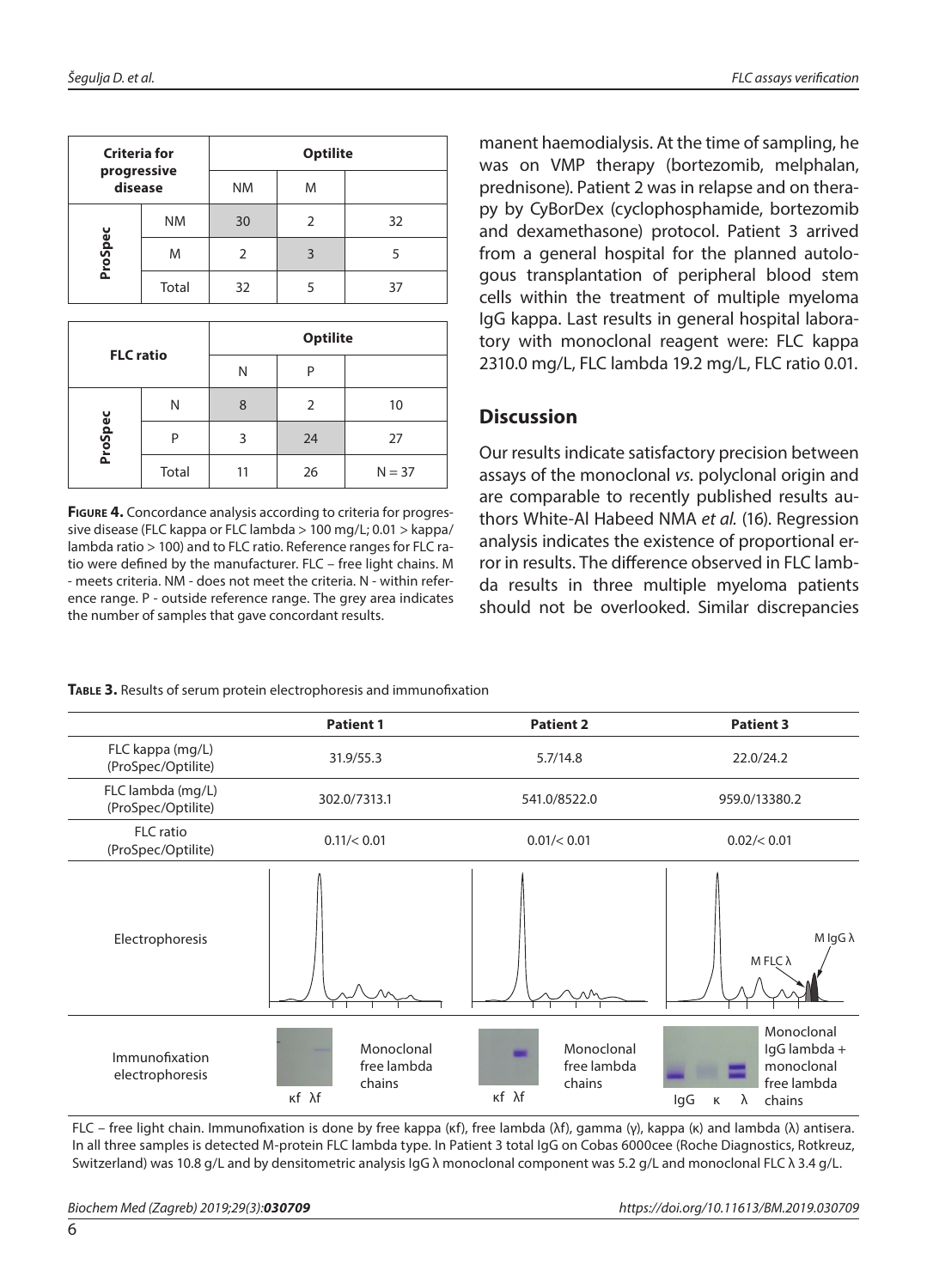between two tests have also been described in previous evaluations (17,18). Messiaen AS *et al*. documented a lower correlation coefficient for FLC lambda (0.93) than FLC kappa (0.98) results in comparison of monoclonal and polyclonal reagent on the same analyser (19). Our results demonstrate that occasionally progressive disease would not be recognized in certain patients using one of the applied analysers. In two of three patients with monoclonal FLC lambda, during the period of active disease monitoring, the difference in FLC ratios could lead to the different interpretation of disease progression. That is especially important for Patient 3 who has been previously monitored in a different hospital. As an additional contribution to increasing FLCs values in Patient 1 can be a renal failure from anamnestic data (20,21).

Numerous studies present evaluation results of FLCs test. Most of them involve evaluation of polyclonal reagent on different not reagent-optimized analytical platforms for FLCs tests (19,22). This evaluation study is conducted on reagent-optimized analysers. The main limitation of the study is a number of included patients. Despite the fact that recently published study included a greater number of patients, our results on group of haematological patients at the tertiary level of health care present valuable contribution to the interpretation of FLC assays results (16).

Overestimation of FLC can be a result of non-specific interference due to aggregation (23). Although we obtained extremely high results by turbidimetric assay, Di Noto *et al.* found, by using sodium dodecyl sulphate-polyacrylamide gel electrophoresis (SDS-Page), dimers in all samples with significant differences between the two nephelometric FLC assays and confirmed the hypothesis that shape, size and amounts of epitopes in macromolecular complexes lead to different light scattering (24). Also, the difference in epitope structure due to polymerisation may lead to immunocomplexes not recognized by the monoclonal reagent. Lower results obtained by monoclonal antibodies may be the consequence of abnormal amino acid sequences or conformational changes of epitopes (23). Although Cigliana *et al*. suggest that internationally available standard should help to harmonise results, this would not solve test result discrepancies in certain patients (25).

Even though differences and possible interferences of immunoassays in general are well known, the variability of M-protein structure should be emphasized as an additional challenge in developing an immunoassay for M-protein quantification.

Changes in the plasma cell genome are numerous and substantially heterogeneous, resulting in a protein product of unpredictable structure (5). In lymphoproliferative diseases, changes in the immunoglobulin molecule may affect both the  $F_c$ and the  $F_{ab}$  domain, thus leading to the inability of using tests which recognize specific epitopes on an immunoglobulin molecule. We hypothesized that methods that include the ability to detect structure equivalence may have a certain advantage in quantifying M-protein.

From our results we can conclude that the use of different FLCs assays, even on reagent-optimized analysers, can in some patients during therapy regimen lead to different categorization of disease progression. Observed differences in clonality marker, FLC ratio represent evidence that these methods should not be used interchangeably. Furthermore, the used method for FLCs should be obligatory information on the laboratory report.

#### **Potential conflict of interest**

None declared.

#### **References**

*1. Dimopoulos M, Kyle R, Fermand JP, Rajkumar S V, San Miguel J, Chanan-Khan A, et al. Consensus recommendations for standard investigative workup: report of the In-* *ternational Myeloma Workshop Consensus Panel 3. Blood. 2011;117:4701-5. https://doi.org/10.1182/blood-2010-10-299529*